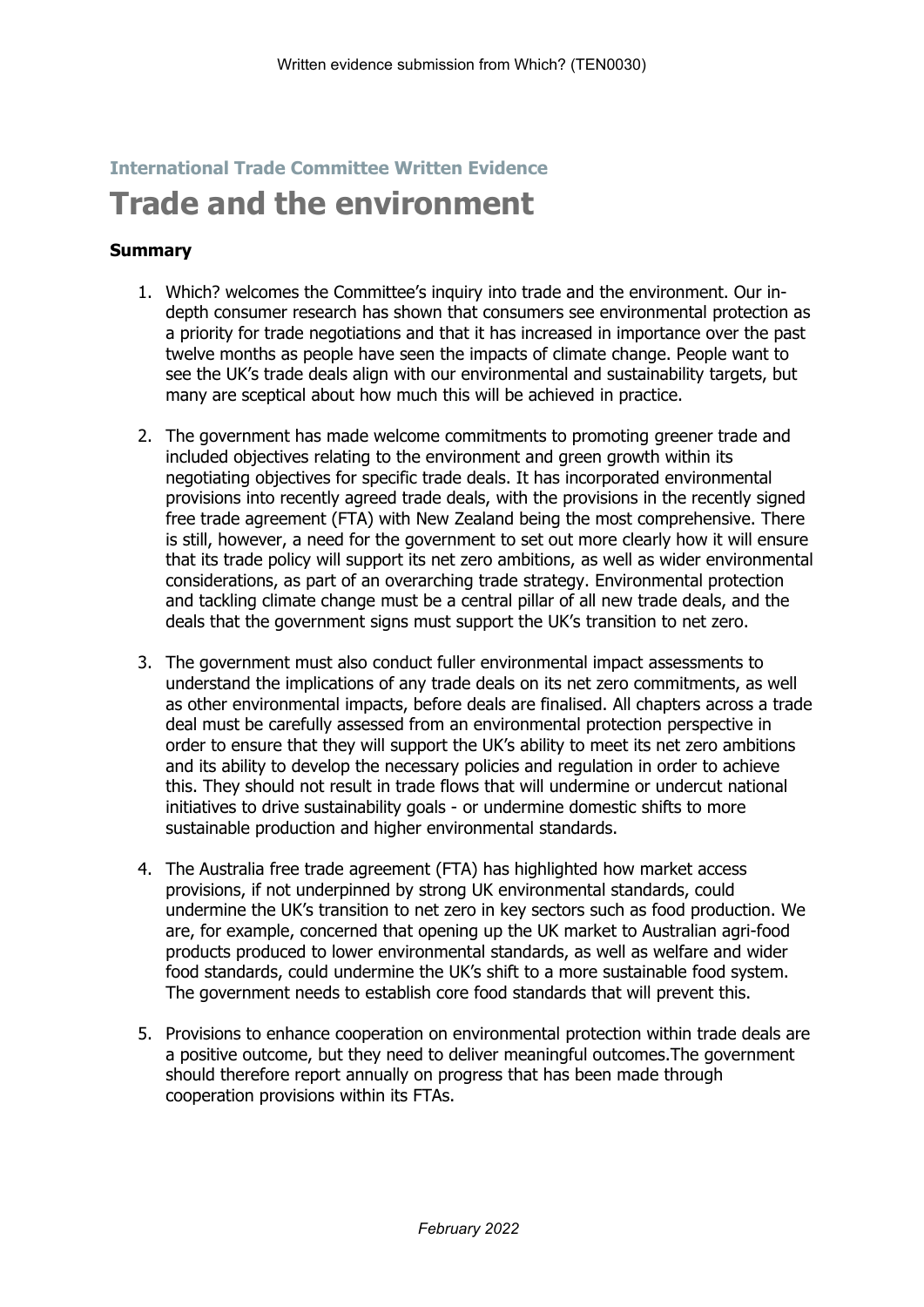## **Introduction**

- 6. Which? welcomes the opportunity to submit evidence to the International Trade Committee's inquiry into trade and the environment. We know from our in-depth consumer research that consumers expect the government to prioritise environmental protection as part of trade negotiations.
- 7. In 2020, Which? conducted the 'National Trade Conversation' to understand in depth what mattered most to people about trade deals when they had a detailed understanding of the issues that could be part of the negotiations – including greater access to a range of goods and services. The Conversation took place in Northern England, the East Coast of Scotland, Northern Ireland, South Wales and Southern England. Over five virtual workshops, people from each location learned about what we trade, how trade deals are negotiated and what the key issues are for the government's priority trade deals.
- 8. After debate and questioning, four issues emerged as the overall priorities for most of the people who took part.
	- a. maintain health and safety standards for food and products;
	- b. maintain data security regulations that protect consumers' digital rights;
	- c. protect the environment; and
	- d. help address regional inequalities by protecting and promoting jobs, skills and industries across the UK.
- 9. At the end of 2021, Which? reconvened some participants from the NTC in a multiday online research community to understand their views on the development of the government's approach since the first conversation, and to see if their priorities had shifted<sup>1</sup>. This new research reinforced the importance of the four priorities. But one of the most striking findings of our online community was the proportion of people who felt even more strongly that the government needed to ensure trade deals supported efforts to tackle climate change.
- 10. Participants felt combating climate change had rapidly increased in importance. With the number of extreme weather events increasing over the previous twelve months, many felt urgent action was needed to protect the environment. Considering the impact on the environment of international trade was therefore viewed as a moral responsibility, especially when trading with partners a significant distance away from the UK. Participants wanted trade deals to help them minimise the environmental impacts of what they buy. They wanted to see the UK's trade deals align with our environmental and sustainability targets. Many wanted to see the UK become a world leader in areas such as emissions reduction, green energy and sustainable manufacturing, rather than the impact on the environment being considered as an afterthought.

*'I think it's very important to protect the environment, more than I did last year for sure. This year we've witnessed many global catastrophes as <sup>a</sup> result of climate change, and the shocking scenes seen on our screens has really made me more conscious than ever as to what's happening.*' Female, 55–54, South Wales

<sup>1</sup> https://www.which.co.uk/policy/euexit/8502/consumer-priorities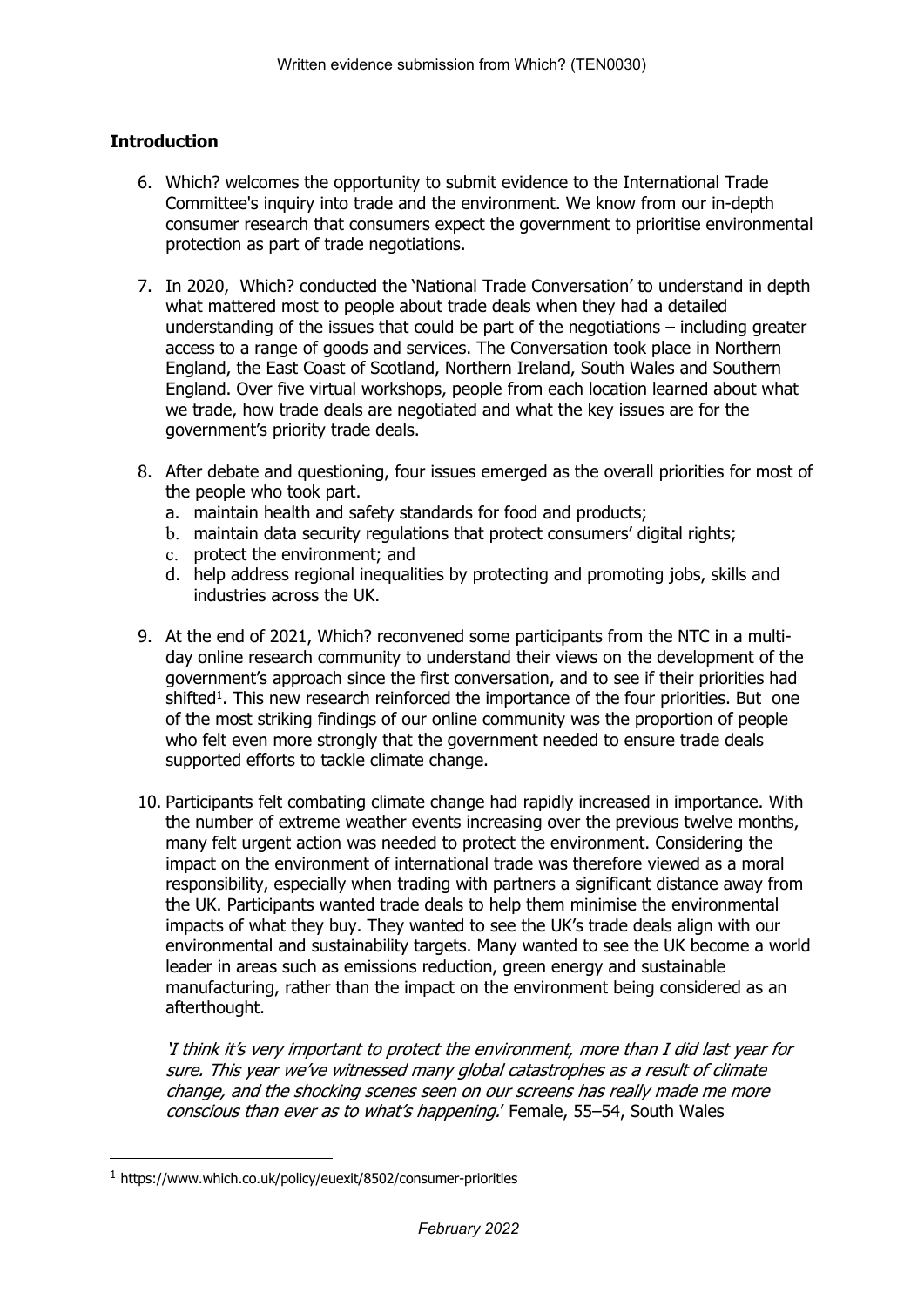'*It is <sup>a</sup> priority, even more so now we have left the EU and are trading less with our neighbours.*' Female, 45–54, East Coast of Scotland

'*If we don't have <sup>a</sup> functioning planet then none of the other things matter*.' Male, 25-34, Southern England

- 11. Alongside this deliberative research, we also conducted a consumer survey in June 2021, representative of the UK population to find out people's views on how trade negotiations were progressing and what they considered to be most important<sup>2</sup>. This also reinforced the importance of including environmental protections in trade deals. Eighty percent of survey respondents agreed that the UK government should promote trading in ways that reduces global carbon emissions which contribute to climate change, while 81% agreed that the UK government's trade policy should promote high environmental standards and the government should not sign deals that remove existing environmental protections.
- 12. The research also revealed that many people felt sceptical that the government would act on this issue. Only 5% of respondents were 'very confident' that the UK government will prioritise environmental protections as part of trade deals, with nearly a quarter (23%) saying they were 'not at all confident'.

#### **The government's approach to date**

- 13. It is essential that there is a joined-up approach between the government's climate change and wider environmental ambitions and its approach to trade. Many aspects included within trade deals besides specific environment chapters, from the market access provisions through to provisions on Technical Barriers to Trade will have implications for environmental protection.
- 14. The government has set out a number of objectives relating to the environment and green growth within its negotiating objectives for specific trade deals. It has also made a welcome statement in the Net Zero Strategy<sup>3</sup> that it will '*seek to reaffirm our commitment to the Paris Agreement in all UK trade agreements and will ensure that they preserve our regulatory autonomy to pursue our climate targets including our Carbon Budgets, enhanced 2030 Nationally Determined Contribution (NDC) and 2050 net zero commitment*.' The Strategy also recognises that '*decisions on the liberalisation of partners' goods must account for their environmental and climate impact. Where there is evidence that liberalisation could lead to significant carbon leakage, the case for maintaining tariffs or pursuing conditional market access, through clauses on standards or eco/carbon intensity, should be carefully considered*.' More generally, the government has emphasised that it sees 'green trade' as a major opportunity for the UK.<sup>4</sup>
- 15. The extent to which the trade agreements reached to date will deliver on these commitments is still largely to be determined. The government's risk assessments show that in the short-term they could have a negative impact on emissions through

 $^2$  Yonder, on behalf of Which?, surveyed 3,263 UK adults online between 23<sup>rd</sup> and 24<sup>th</sup> June 2021. Data was weighted to be representative of the UK population by age, gender, region, social grade, tenure and work status. We boosted the number of respondents from the devolved nations to ensure we had a large (500+) sample for each.

<sup>3</sup> Net Zero Strategy: Build Back Greener, HM Government, October 2021

<sup>4</sup> Green Trade, UK Board of Trade, July 2021.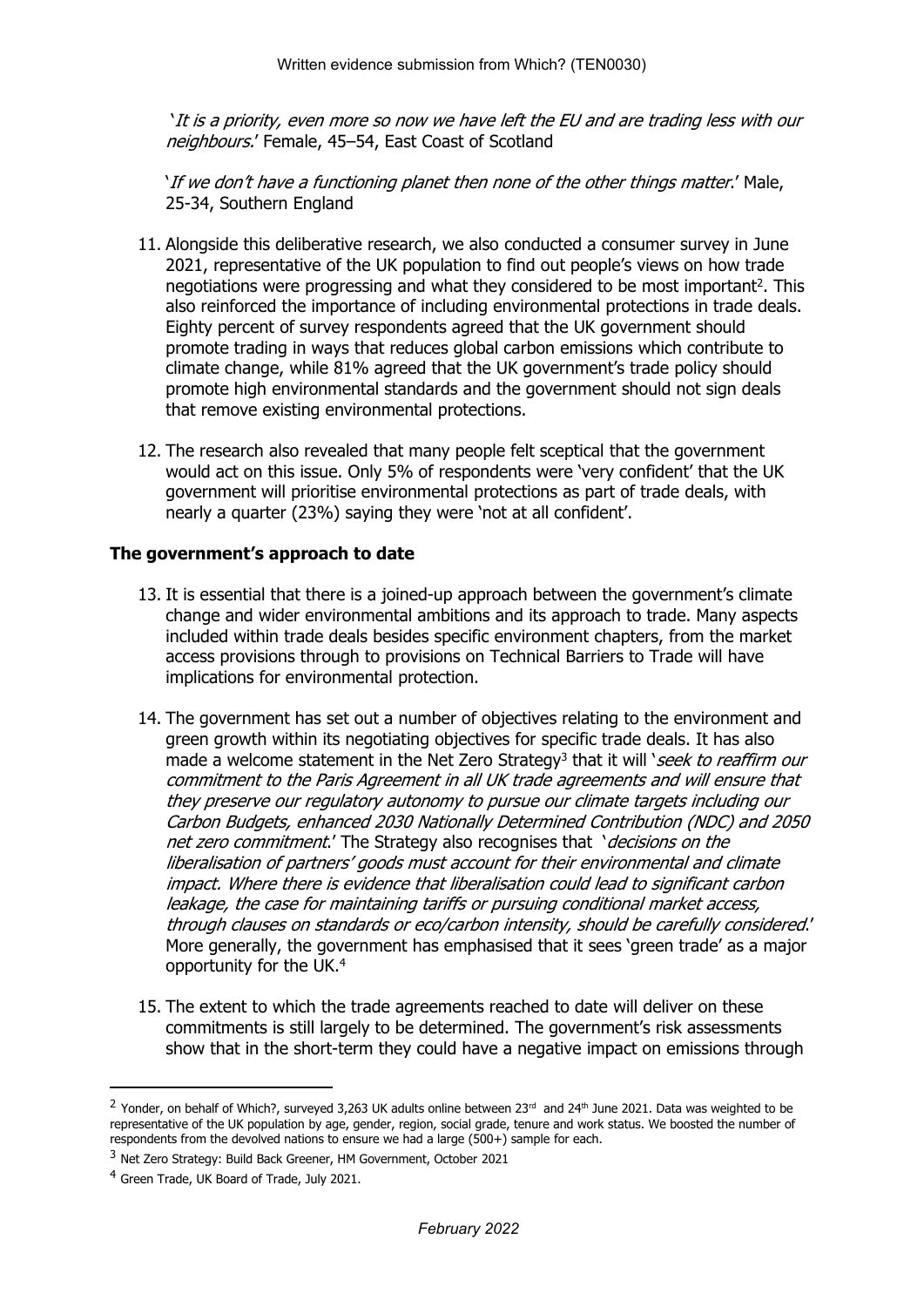the impact they have on trading patterns. The government has secured specific environmental chapters that promote cooperation and longer-term ambitions on a range of issues with the scope varying according to the trading partner, but the outcome of these in terms of making meaningful progress is difficult to assess.

#### **Japan**

- 16. Trade and sustainable development is covered in chapter 16 of the UK-Japan Comprehensive Economic Partnership Agreement (CEPA). This places an emphasis on cooperation and recognises each other's right to regulate and adopt their own levels of environmental protection – and states that each party should strive to ensure high levels of protection. Both parties commit that they will not encourage trade or investment by relaxing or lowering their respective levels of environmental protection – but won't use such measures as a disguised restriction on trade.
- 17. The deal also stresses the importance of multilateral environmental agreements and each party agrees to strive to facilitate trade and investment in goods and services of particular relevance to climate change mitigation. It emphasises biodiversity and says that each party will encourage the use of products which are obtained through sustainable use of natural resources. More generally, the parties recognise the importance of 'reviewing, monitoring and assessing, jointly or individually, the impact of the implementation of this agreement on sustainable development through their respective processes and institutions, as well as those set up under this agreement.' A Committee on trade and sustainable development has been established under the agreement.
- 18. The impact assessment presented to Parliament concluded that the agreement was not expected to have significant impacts on greenhouse gas emissions (GHG), energy usage, trade-related transport emissions and wider environmental impacts such as air quality, biodiversity and water use or quality. It estimated that it would increase domestic GHG emissions marginally, dependent on the measures the government implements to achieve net zero by 2050.

## **Australia**

- 19. The government's impact assessment indicates that while overall greenhouse gas emissions associated with UK-based production are estimated to be largely unchanged from the agreement with Australia, it is expected to lead to an increase in transport related emissions as a result of the increase in trade with Australia. The estimates suggest a 31-40% increase in transport emissions. The assessment stresses that these estimates do not account for the future decarbonisation of international shipping – and that the agreement preserves the UK's right to regulate to meet its climate commitments. The Department for International Trade's impact assessment also considers carbon leakage, as a result of higher levels of trade in sectors where climate change mitigation policies are less stringent in Australia than in the UK. It sees the main risk relating to beef production – although stresses that climate mitigation policies are unlikely to remain constant.
- 20. The specific environment chapter includes commitments to cooperate and recognises the importance of mutually supportive trade and environmental policies, including each party's right to establish its own levels of domestic environmental protection. The UK and Australia also agree to cooperate in a number of areas including on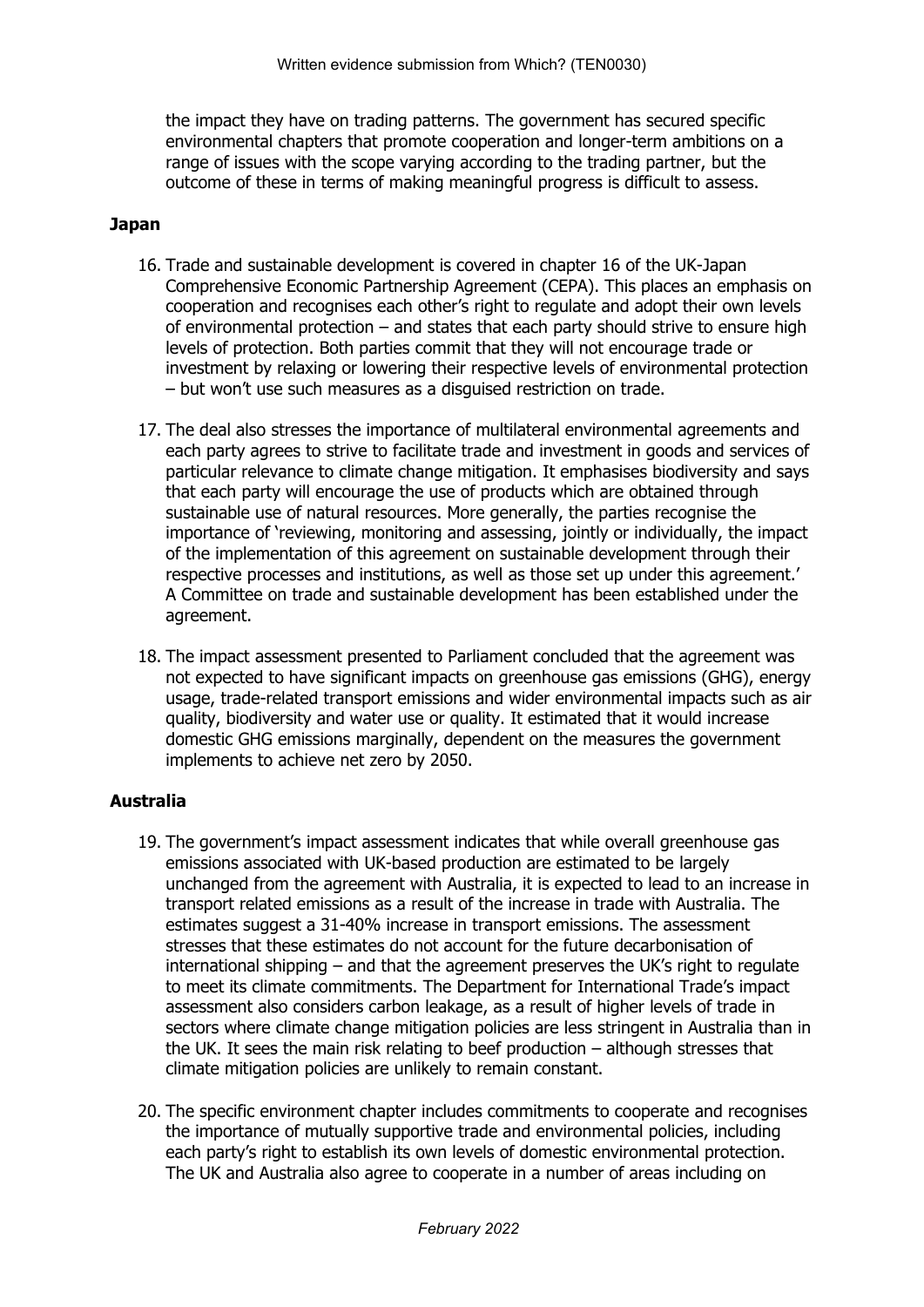emission reduction opportunities, cost-effective low and zero emissions technologies, energy efficiency, climate change adaptation and resilience.

- 21. Positively, the Parties also recognise the importance of a transition to a circular economy – and the role that trade in second hand goods, end of life products, secondary materials, processed waste and trade in related services can play. They recognise the importance of eco design and also recognise the importance of encouraging environmental labelling, including eco labelling.
- 22. An Environment Working Group will be established. It is important that this operates transparently and that there are regular updates provided on how discussions are developing and the extent to which they are delivering meaningful outcomes. The Chapter emphasises the importance of public consultation and so it is also important that mechanisms are established to ensure that this is conducted in a meaningful way.
- 23. The Australia FTA is a good example of how provisions in other parts of the agreement can have important implications for the environment. Agri-food products were an important part of the negotiations and as a result Australian producers will have much greater access to the UK market over time, including for beef and lamb. While provisions are included within the deal that enable the UK to maintain current food standards under the sanitary and phytosanitary measures (SPS) chapter, the deal will allow imports from Australia that are produced to its lower environmental and welfare standards. We also have concerns that the food safety standards could also be weakened longer-term as a result of follow up negotiations on determination of equivalence of standards. These provisions set a worrying precedent for other trade deals, as they risk undermining the UK's efforts to shift to a healthier and more sustainable food system, as Henry Dimbleby made clear in his National Food Strategy for the UK government.
- 24. We therefore strongly support the recommendation that Henry Dimbleby, the Trade and Agriculture Commission and the Committee on Climate Change have made that the government should establish a set of core standards covering environmental protection and animal welfare, alongside food safety standards, which should be the basis for any trade agreements.
- 25. Our June 2021 survey found strong support for maintaining the same high standards for food imports as domestic production. 91% of survey respondents agreed that the government should make sure that when agreeing trade deals, the same food safety standards should apply to food imported from other countries as well as food produced in the UK. 87% agreed with the same sentiment when thinking about animal welfare, and 84% agreed when thinking about environmental protection.

## **New Zealand**

26. The FTA with New Zealand is the most recently signed agreement and includes the most comprehensive environment chapter (chapter 22). As with other agreements, it includes general commitments to cooperate and preserves New Zealand's and the UK's rights to regulate to meet their respective climate action targets and wider environmental objectives.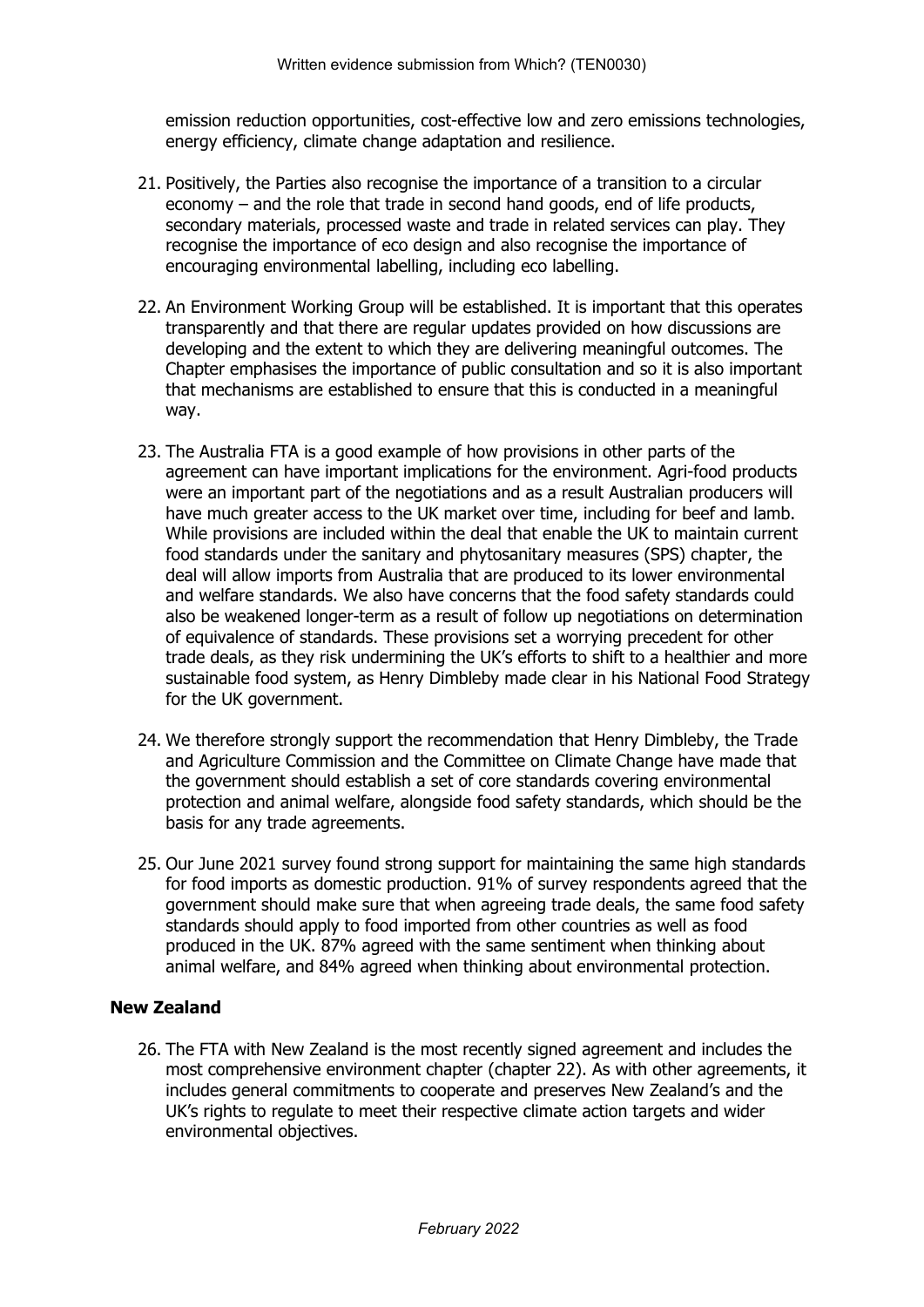- 27. The two countries also affirm their commitments to tackling climate change and strengthening the global response. They commit to promoting trade and investment in environmental goods and services which support the transition to a low carbon economy and co-operation on carbon markets and pricing, including provisions on tariff elimination when the agreement comes into effect for specified environmentally beneficial products.
- 28. The FTA also sets out a number of specific areas where the two countries will cooperate in this respect, including for example energy efficient products and services, clean transport including uptake of electric vehicles and sustainable financial services. The deal also includes commitments on environmentally harmful subsidies, clean energy and sustainable trade to help transition away from fossil fuels,. The chapter also includes a specific article on sustainable agriculture and states that each party shall take measures to, and promote efforts to reduce greenhouse gas emissions from agricultural production and promote sustainable agriculture and associated trade.
- 29. The impact assessment of the agreement indicates that overall greenhouse gas emissions associated with UK-based production are not estimated to change from the agreement, but that there will be some increase in transport-related emissions associated with increased trade flows. The risk assessment states that the risk of carbon leakage, where greater market access leads to a shift to products produced in ways that are more greenhouse gas intensive, is considered to be limited.
- 30. As with the Australia trade deal the provisions across the entire deal also need to be taken into account when assessing what the deal will mean for environmental protection in practice. This includes what it means for the balance of imports and how they are produced which will again be an important issue for agri-food trade.

### **Other trade deals**

- 31. The relative priority of environmental provisions within the other trade deals the government has prioritised is likely to vary greatly depending on the other party. The UK government has consulted, for example, on going beyond the continuity agreement that has so far been agreed with Canada. But this may be more difficult with the Gulf Cooperation Council and countries such as India given different policy contexts and priorities.
- 32. Chapter 20 of the Comprehensive and Progressive Trans Pacific Partnership, which the UK is seeking accession to, focuses on the environment and includes commitments to promote mutually supportive trade and environmental policies, high levels of environmental protection and effective enforcement of environmental laws. It also recognises that multilateral environmental agreements play an important role – but again has limited proactive commitments.
- 33. The implications of the other chapters, including access for goods and services and TBT provisions, will again be crucial in determining how the UK can regulate (for example, in areas such as ecodesign regulations and other relevant standards) and what the deal will mean in terms of actual trade flows.